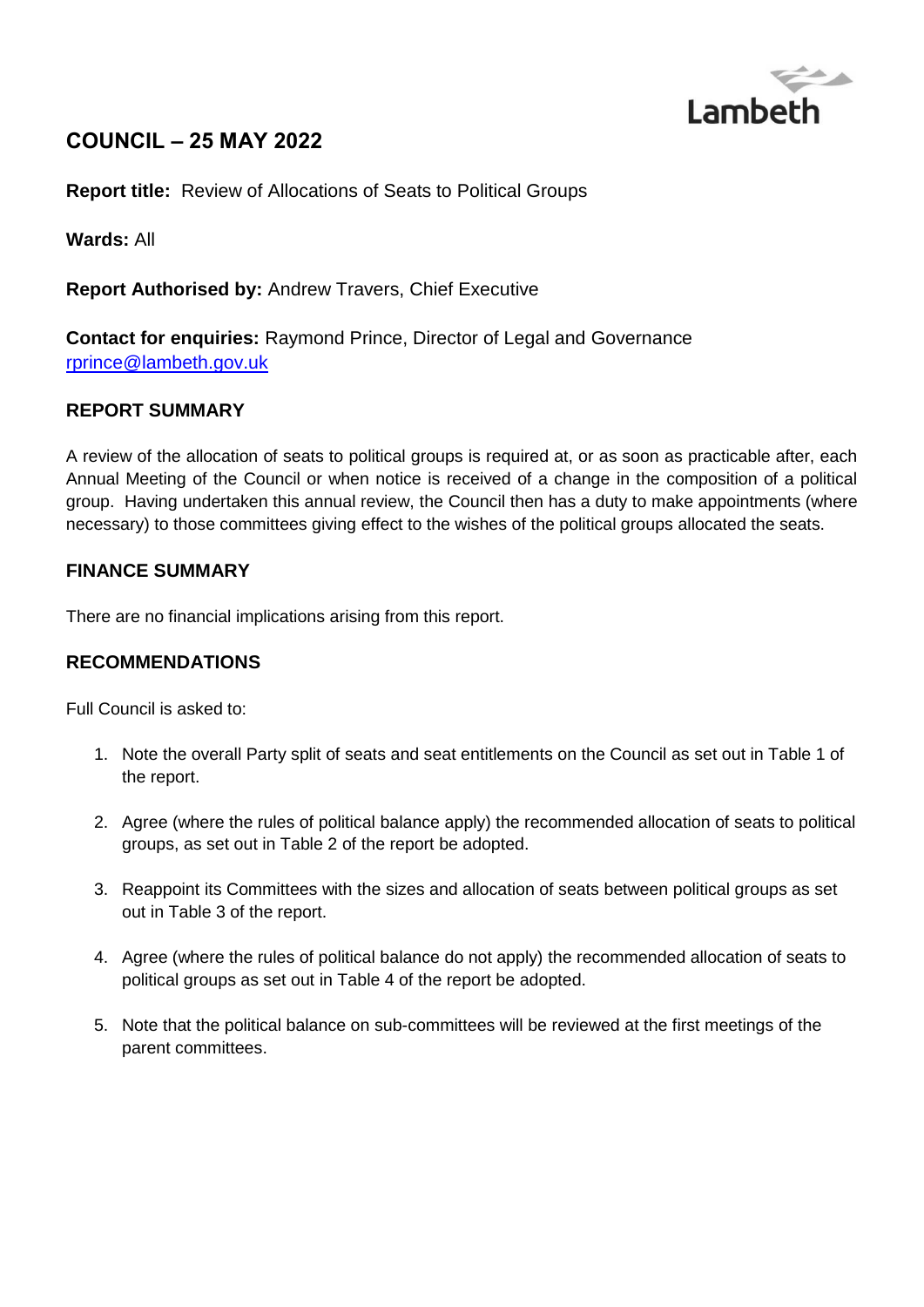## **1. CONTEXT**

- 1.1 The current composition of the Council is Labour (58 seats), Liberal Democrats (3 seats) and Green Party (2 seats).
- 1.2 Section 15(1) of the Local Government and Housing Act 1989 requires the Council to review the representation of the different political groups on committees and for committees to do the same for their sub-committees:
	- At or as soon as practicable after, the Annual Meeting of the Council or
	- Where notice is received of a change in the composition of political groups.
- 1.3 The Chief Executive submits this report to the Council showing what allocation of seats would in his opinion best meet the requirements of section 15 of the 1989 Act.

## **2. PROPOSAL AND REASONS**

- 2.1 Section 15 of the Local Government and Housing Act 1989 does not impose any specific requirement on the Council to consult the political groups as to which 'ordinary' committees the seats should be allocated; this only applies to the actual allocation of a seat to a particular member.
- 2.2 However, it is clearly preferable if all groups have an agreed position as to which 'ordinary' committees are to be adjusted, provided that the agreed position does not conflict with the Council's duty, which is "*to make only such determinations as give effect, so far as reasonably practicable, to the principles specified in subsection (5)*."
- 2.3 In summary these principles of determination ("principles") are that:
	- a. All the seats are not allocated to the same Group;
	- b. The majority of seats go to the Group (if any) which has an overall majority on the Council (i.e. more than 32 seats);
	- c. Subject to the above two principles, that the number of seats on the total of all the 'ordinary' committees allocated to each group bears the same proportion to the proportion on the full Council; and
	- d. Subject to (a) and (c), that the number of seats on each 'ordinary' committee allocated to each group bears the same proportion to the proportion on the full Council.

## **Overall Party split on the Council**

2.4 The parties have the following seats on the Council: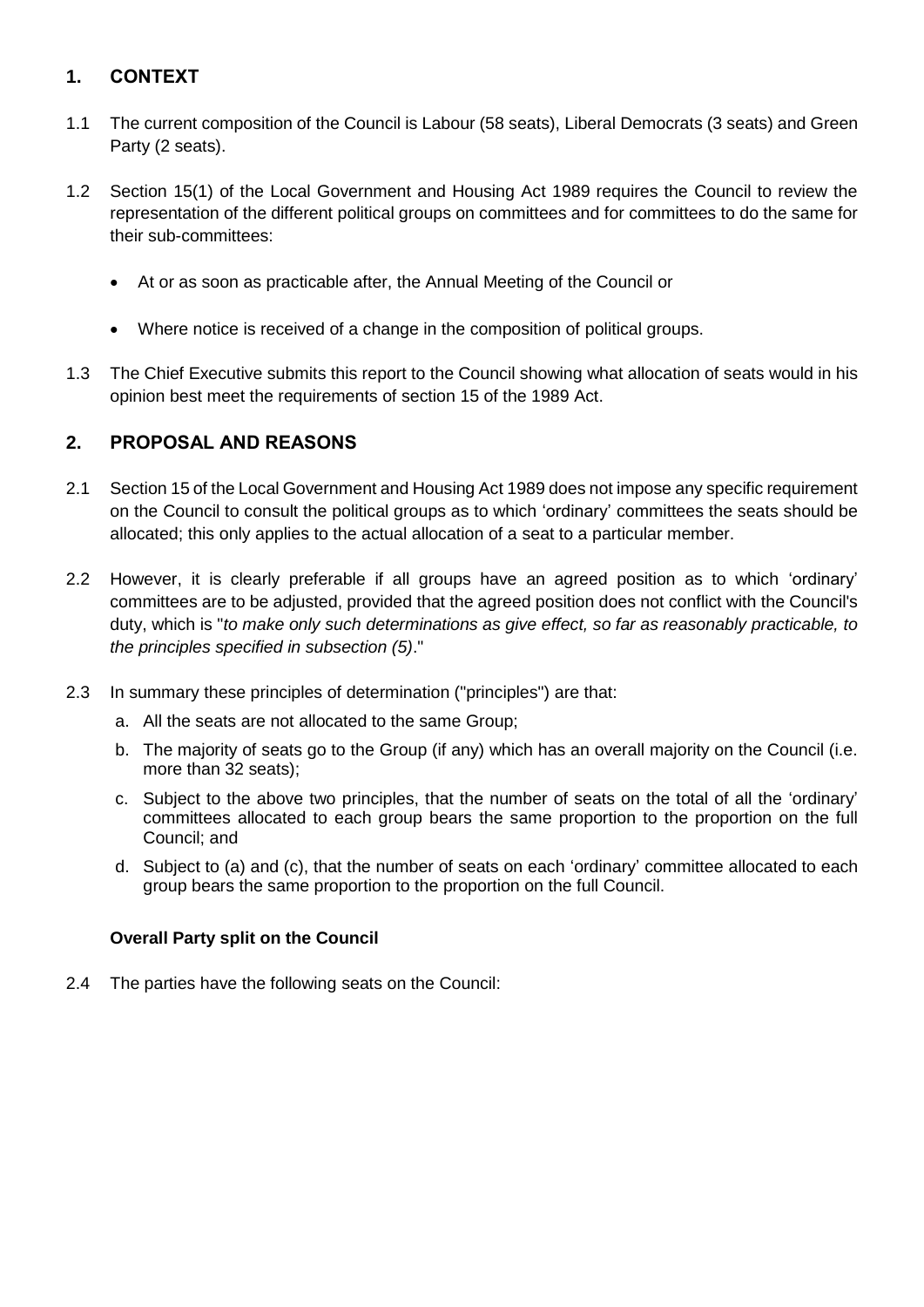**Table 1**

| <b>Party</b>         | <b>Seats</b> | <b>Calculation</b> | %      | <b>Seat entitlement</b> |
|----------------------|--------------|--------------------|--------|-------------------------|
| Labour               | 58           | 58/63              | 92.06% | 33                      |
| Liberal<br>Democrats | 3            | 3/63               | 4.76%  | 2                       |
| Green                | 2            | 2/63               | 3.17%  |                         |
| Total                | 63           |                    | 100%   | 36                      |

## **Committee sizes**

2.5 The Council has six Committees to which the duty to achieve political proportionality applies. These are: Appointments, Corporate, Overview and Scrutiny, Planning, Standards and Pensions. Table 2 below shows the number of seats on each committee:

## **Table 2**

| <b>Committee</b>             | <b>Number of seats</b> |
|------------------------------|------------------------|
| Appointments                 | 5                      |
| Corporate                    | 5                      |
| <b>Overview and Scrutiny</b> | 9                      |
| Planning                     | 7                      |
| <b>Standards</b>             | 5                      |
| <b>Pensions Committee</b>    | 5                      |
| Total                        | 36                     |

2.6 Based on the size of the committees and the total number of seats available the allocation of seats between political parties is set out in Table 3 as follows, together with the entitlements which each group has in relation to each individual committee adjusted to reflect the current agreed position on each committee:

**Table 3**

| <b>COMMITTEE</b>                     | <b>TOTAL</b> | <b>LABOUR</b> | <b>LIBERAL</b><br><b>DEMOCRATS</b> | <b>GREEN</b> |
|--------------------------------------|--------------|---------------|------------------------------------|--------------|
| <b>Ordinary</b><br><b>Committees</b> |              |               |                                    |              |
| Appointments                         | 5            | 4             |                                    | $\bf{0}$     |
| Corporate                            | 5            | 4             |                                    | $\bf{0}$     |
| Overview &<br>Scrutiny               | 9            | 7             |                                    | 1            |
| Planning<br>Applications             | 7            | 6             | $\bf{0}$                           | 1            |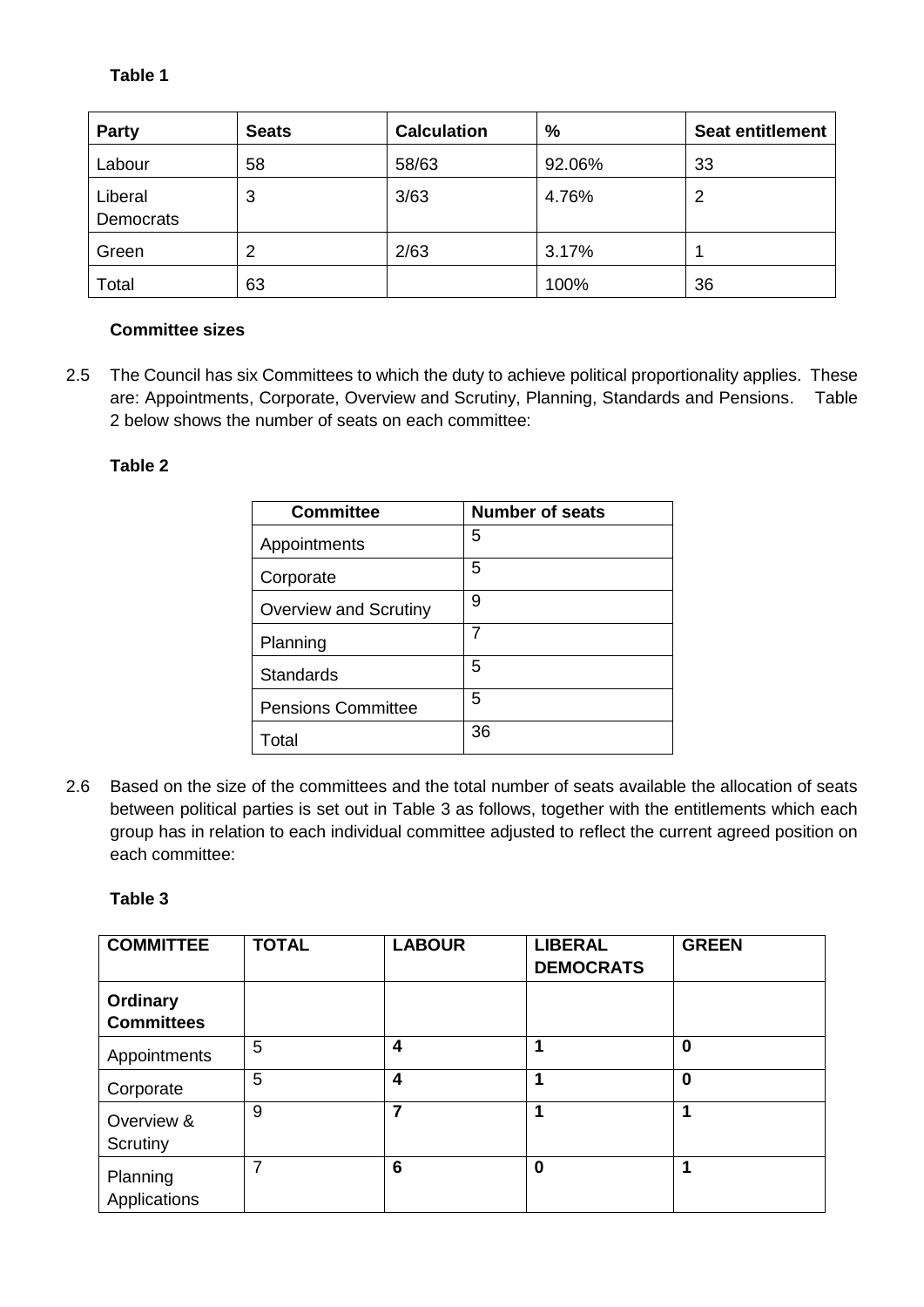| <b>Standards Ctte</b>  | 5                                                                                                               | 4                       | 1              | $\bf{0}$ |
|------------------------|-----------------------------------------------------------------------------------------------------------------|-------------------------|----------------|----------|
| <b>Pensions Ctte</b>   | 5                                                                                                               | $\overline{\mathbf{4}}$ | $\bf{0}$       | 1        |
| <b>TOTALS</b>          | 36                                                                                                              | 29                      | 4              | 3        |
| Entitlement            |                                                                                                                 | 33                      | $\overline{2}$ | 1        |
| Adjustment<br>required | <b>NB To give</b><br>effect to<br>requirement<br>that not all<br>seats are<br>allocated to<br>the same<br>group | $-4$                    | $+2$           | $+2$     |
| <b>Adjusted Totals</b> |                                                                                                                 | 29                      | 4              | 3        |

2.7 In addition, the Council has three other Committees, the Licensing Committee, the Health and Wellbeing Board and the Pensions Board which are not subject to the political balance requirements. The Council proposes the following allocation of seats to those Committees:

## **Table 4**

| <b>Committee</b>       | Labour | <b>Liberal</b><br><b>Democrats</b> | Green | Total |
|------------------------|--------|------------------------------------|-------|-------|
| Health and             |        |                                    |       |       |
| <b>Wellbeing Board</b> |        |                                    |       |       |
| Licensing              | 8      |                                    |       | 10    |
| <b>Pensions Board</b>  | 2      |                                    |       |       |

- 2.8 Following the allocation to a political group by the Council, or a committee, of a seat or seats on a committee or sub-committee respectively, section 15 provides that the appointments to the seats should be carried out as soon as practicable. To that end regulation 15 of the relevant Regulations provides that the political group has a backstop period of three weeks from the date that notice of allocation of seats on committees is given to express its wishes in relation to the appointment to such a seat or seats. If the group fails to express its wishes within the prescribed period, the Council (and in the case of a seats on a sub-committee, the committee) may make such appointment to that seat or seats as they think fit. Further, the group to which a seat has been allocated is entitled to express a wish that the seat be filled by a member of a different political party. However, that seat remains, in law, allocated to the first group and that group therefore retains the right to terminate the appointment.
- 2.9 Appointments to the Council's Scrutiny Sub-Committees will follow and will be confirmed at the first meeting of the Overview & Scrutiny Committee.

## **3. FINANCE**

3.1 There are no capital or revenue financial implications arising as a direct result of this report.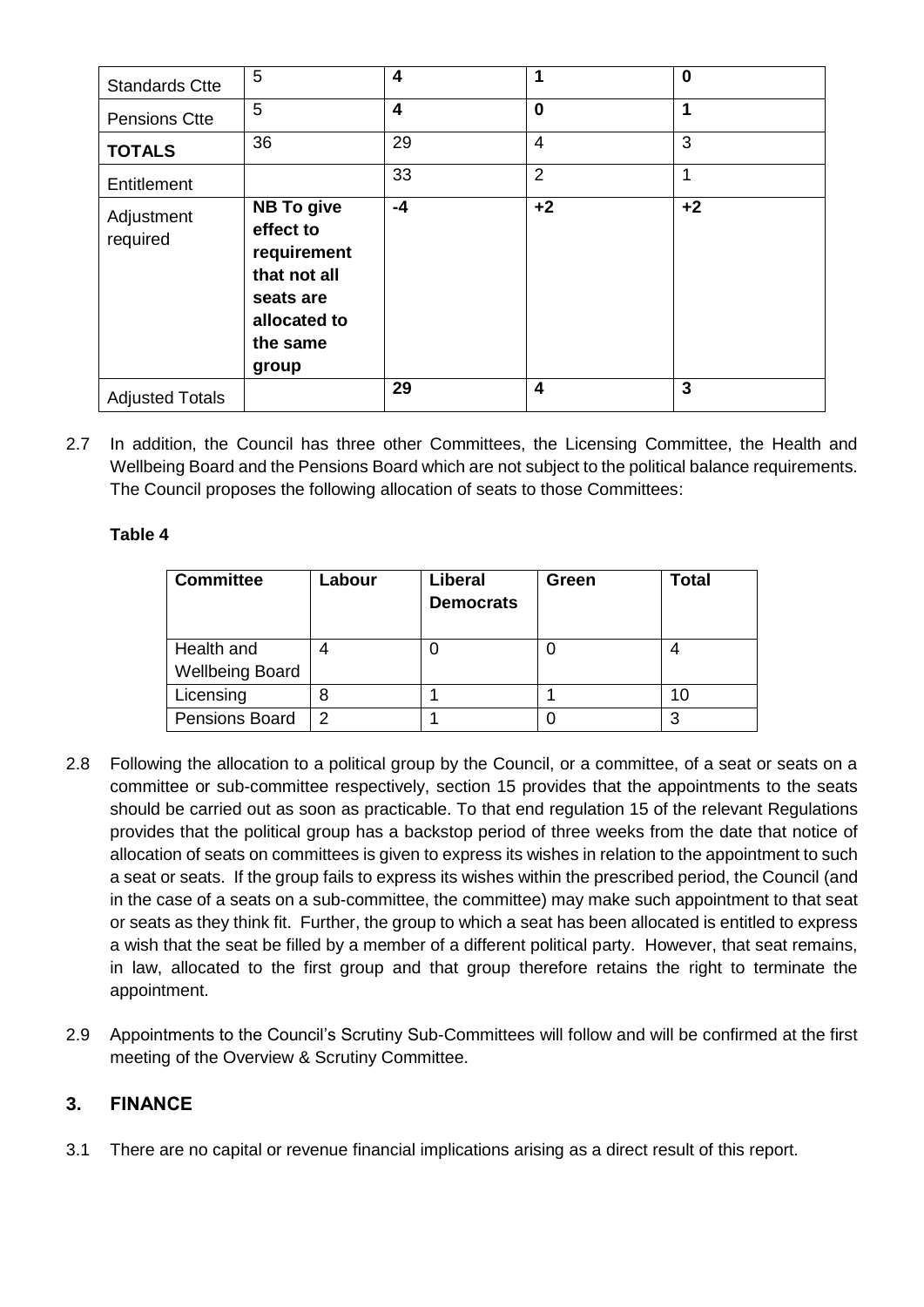## **4. LEGAL AND DEMOCRACY**

- 4.1 The legal implication are covered in section 2 above, and generally.
- 4.2 No additional comments from Democratic Services.

## **5. CONSULTATION AND CO-PRODUCTION**

5.1 None.

#### **6. RISK MANAGEMENT**

6.1 None

## **7. EQUALITIES IMPACT ASSESSMENT**

7.1 None

## **8. COMMUNITY SAFETY**

8.1 None.

#### **9. ORGANISATIONAL IMPLICATIONS Environmental**

9.1 None

#### **Health**

9.2 None.

### **Corporate Parenting**

9.3 None.

## **Staffing and accommodation**

9.4 None.

#### **Responsible Procurement**

9.5 None.

## **10. TIMETABLE FOR IMPLEMENTATION**

10.1 Not applicable